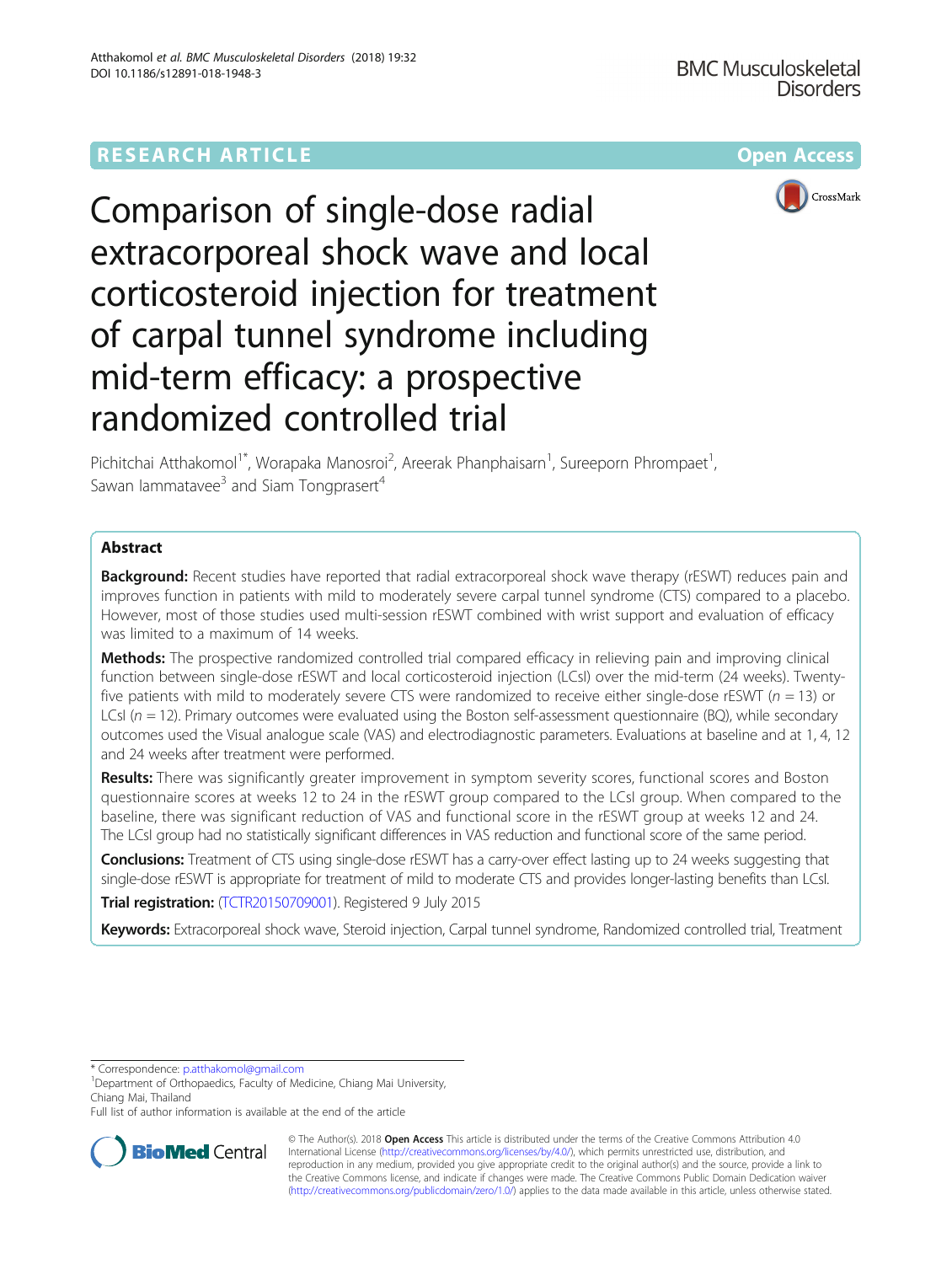## Background

Carpal tunnel syndrome (CTS) is the most common entrapment neuropathy in the upper extremities [\[1](#page-7-0)]. Previous studies using varying based diagnostic criteria have reported population prevalence estimates from 2.7 to 14.4%, with a higher incidence in females than males among the elderly [[2\]](#page-7-0). Specific causes of CTS are currently unknown, although evidence suggests that space occupying lesions can disturb blood circulation leading to demyelination of the median nerve and axonal loss [[3](#page-7-0)–[6\]](#page-7-0). Many risk factors are potentially associated with CTS including repetitive wrist motion, diabetes mellitus, hypothyroidism, rheumatism, obesity, arthritis, menopause and pregnancy [[7](#page-7-0)–[12\]](#page-7-0).

Among the variety of optional treatments for CTS, local corticosteroid injection (LCsI) is widely used in mild to moderate cases and achieve improved symptom scores within 1 week [[13\]](#page-7-0). A 2007 review by Cochrane reported greater symptom improvement 1 month after injection compared to placebo and significantly improved clinical outcomes compared to oral corticosteroids for up to 3 months  $[14]$  $[14]$ . Other publications have shown that LCsI provides benefits in terms of pain reduction and functional scores in patients with CTS. Those effects, however, were only reported to have occurred in the short term (up to 10 weeks)  $[15-17]$  $[15-17]$  $[15-17]$  $[15-17]$  $[15-17]$ . American Academy of Orthopaedic surgeons (AAOS) guidelines in 2008 and 2016 recommended LCsI or splinting for the treatment of CTS prior to considering a surgical option [[18,](#page-7-0) [19](#page-7-0)].

There has been recent interest in extracorporeal shockwave therapy (ESWT) for CTS. Seok et al. demonstrated significant improvement in pain and symptom severity scores in CTS patients using focused ESWT (fESWT). At 3 months, however, symptom relief was not different from LCsI [\[20\]](#page-7-0). Several later studies have focused on the effect of radial ESWT (rESWT). CTS patients receiving 3 sessions of rESWT showed better clinical symptom improvement for 12–14 weeks compared to patients receiving sham ESWT [\[21](#page-7-0), [22](#page-7-0)].

Patient compliance can affect the success of treatment [[23,](#page-7-0) [24\]](#page-7-0), so to reduce the period of time that a patient needs to repeat rESWT, we developed a single-dose rESWT for CTS and compared the efficacy of that treatment with LCsI up to the mid-term mark (week 24).

### Methods

#### Design

This prospective, randomized, single-blind study was conducted at a tertiary level hospital. After receiving approval from our institutional review board, the Ethics Committee and registration at [www.clinicaltrials.in.th](http://www.clinicaltrials.in.th) (TCTR20150709001), we enrolled all new CTS patients who came to that hospital between January and June 2016 who gave their informed consent to participate in this study.

### Participants

Only CTS patients older than 18 years were included. CTS diagnosis was based on guidelines of the American Academy of Neurology (AAN) for CTS. Diagnostic criteria consisted of standard symptoms, provocative factors, mitigating factors and standard physical examination results [[25\]](#page-7-0). Practice parameter for electrodiagnostic studies in CTS of the American Association of Electrodiagnostic Medicine 2002 was used as the criteria for neurophysiologic diagnoses [\[26](#page-7-0), [27](#page-7-0)]. We included only patients with mild or moderate severe CTS following the electrodiagnostic criteria as specified by Sucher [[27\]](#page-7-0). Patients with underlying metabolic disorders such as diabetes mellitus, genetic disorders, upper limb surgery, peripheral polyneuropathy, traumatic nerve injury, blood coagulation disorder while using anticoagulants, pregnancy, thrombosis, cancer or previous surgical treatment for cancer, treatment with ultrasound, cryo-ultrasound, oral steroids or Nonsteroidal anti-inflammatory drugs (NSAIDs) within 7 days prior to enrollment or local injection of corticosteroid for CTS in the previous year were excluded. In patients with bilateral CTS, the hand with the more severe condition was selected for evaluation of treatment outcome.

### Randomization and allocation

Patients who met the inclusion and exclusion criteria were randomly assigned to either the rESWT or the LCsI group in blocks of four (number of subjects per block = 4, number of block = 7) using a random number generator (free program from [www.randomization.com](https://www.randomization.com)). The notes in each treatment was prepared and put into envelopes according to the allocation orders.

The nurse assistant who did not take the responsibility in the allocation method would open the envelope and informed PA or SP to do the treatment.

In data collection process, research assistants who were blinded to the randomization and treatment methods evaluated VAS and the Thai version of BQ at baseline (before treatment) and at weeks 1, 4, 12 and 24 following treatment for both treatment methods [\[28\]](#page-7-0). Electrodiagnostic evaluation was performed at baseline (before treatment) and 12 weeks after treatment in both groups.

Patients whose CTS symptoms progressed to the point they could not be tolerated and those who asked for additional or alternative treatment were eliminated from this study.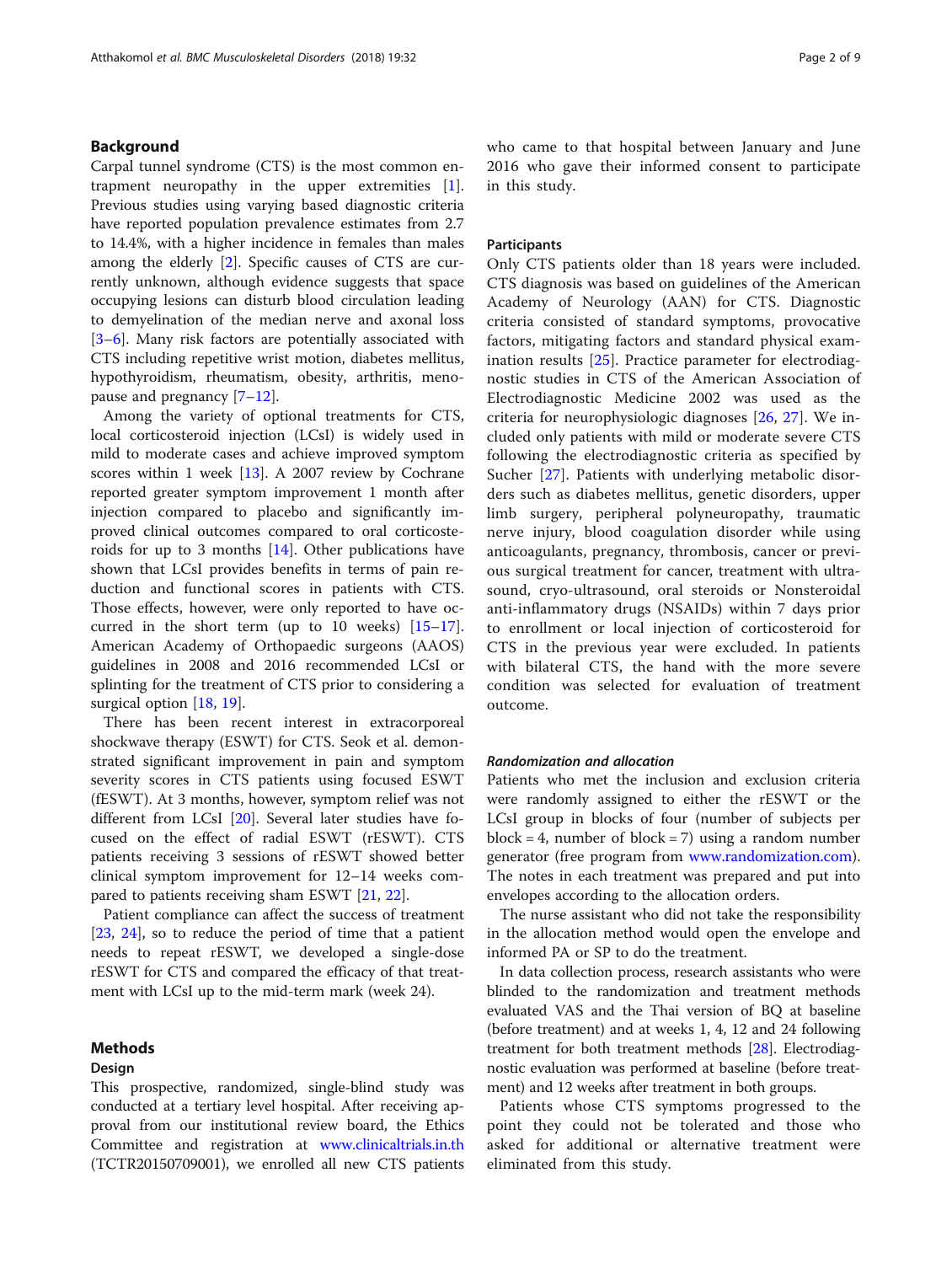## Interventions

## rESWT

Each patient in the rESWT group received shockwaves of continuous frequency and intensity (4 Bar, 15 Hz frequency, 5000 shocks, BTL-6000 SWT, radial shockwave mode). The probe was oriented perpendicular to the patient's palm between the distal wrist crease and Kaplan's cardinal line; ultrasound gel was used as a coupling agent. The duration of treatment was 3–7 min. A cold pack was applied for 15 min after rESWT.

## LCsI

We used 1 ml. of triamcinolone (acetonide) 10 mg mixed with 1 ml of 1% lidocaine in a 3 ml disposable syringe. The injection was performed using a 25 gauge needle applied 1 cm proximal to the wrist flexion crease between the palmaris longus and flexor carpi radialis tendons. The angle of the needle was about 45 degrees distally and was advanced 1 cm, where it penetrated the flexor retinaculum. If paresthesia was provoked, we withdrew the needle and reinserted it 1 cm medial to the previous injection site. We advanced 1 cm at a time until the solution was injected. After injection, we instructed the patient to use their hand freely without splinting. Each patient was injected only once [\[29\]](#page-7-0).

## Outcome measures

#### Primary outcome

BQ [\[30\]](#page-7-0), the most commonly used instrument to assess improvement of clinical symptoms and functional recovery of patients with CTS, consisted of 11 questions covering symptom severity and 8 questions to evaluate functional status (functional score) which rate the level of difficulty to perform activities in daily life. The rating scale ranged from 1 to 5, with 5 being the most difficult. In our study, we used the Thai version of the BQ [[28\]](#page-7-0).

## Secondary outcomes

1) VAS was used to evaluate the intensity of pain at rest on a 10 cm VAS in cm. The patient marked the scale on which the start point represented no pain and the endpoint represented maximum or intolerable pain. 2) Electrodiagnostic evaluation was performed by a Rehabilitation Medicine board qualified senior staff member. Median peak sensory latency in millisecond (ms), distal motor latency in millisecond (ms), sensory nerve action potential (SNAP) amplitude in microvolt (uV) and compound muscle action potential (CMAP) amplitude in millivolt (mV) were the parameters used in this study.

### Data analysis

Data were analyzed using Stata program (StataCorp. 2017. Stata Statistical Software: Release 15. College Station, TX: StataCorp LLC). For categorical variables, frequencies and percentages of were recorded; for continuous variables, means and standard deviations. Demographic data were analyzed using Fisher's exact test for categorical variables, the independent t-test for normally distributed continuous variables and the Mann-Whitney U test for non-normally distributed continuous variables. The paired t-test was used to evaluate the outcomes at each follow-up visit (weeks 1, 4, 12 and 24 after treatment) compared to the baseline. Differences between the two treatment groups at each followup visit were analyzed using mixed-model analysis of repeated measures including measurement of the effect of treatment, time, severity and interaction between treatment and time. Statistical significance was accepted at  $p < 0.05$ .

Estimated sample size for two-sample comparison of means with repeated measures. The preliminary data of BQ scores were used to calculate the sample size in each group  $\alpha$  alpha = 0.05 (two-sided), power = 0.9. mean in population  $1 = 22.33$ , mean in population  $2 = 29$ , SD in population  $1 = 2.51$ , SD in population  $2 = 3$ . Estimated required sample size in each group was 4.

#### Results

After screening for eligibility, a total of 25 patients were enrolled in the study and randomly assigned to receive one intervention (rESWT or LCsI). During the follow-up period, 3 patients rejected to provide electrodiagnostic measurement at week 12 after the treatment. At the final follow-up period (week 24), another 2 patients withdrew due to travel problems and additional 2 patients in the LCsI group developed severe symptom progression which required additional treatment (Fig. [1](#page-3-0)).

There were no statistically significant differences between the groups in terms of demographic characteristics (age, gender, body mass index) or in clinical characteristics (lesion site, baseline of pain, symptom and functional score and severity determined by electrodiagnostic measurement (Table [1\)](#page-3-0).

There was a significant reduction of VAS and functional scores in the rESWT group at weeks 12 and 24 compared to baseline, while there was no significant change for the LCsI group. There were also significant reductions in symptom severity score and Boston questionnaire score at weeks 4, 12 and 24 in the rESWT group compared to baseline. In the LCsI group, there was significant reduction in terms of symptom severity score at weeks 1 and 4 as well as in the Boston questionnaire score at week 1 compared to the baseline. As to electrodiagnostic parameters, the rESWT group showed significant reduction in peak sensory distal latency at week 12 compared to the baseline as did the LCsI group. There were no significant changes from baseline in the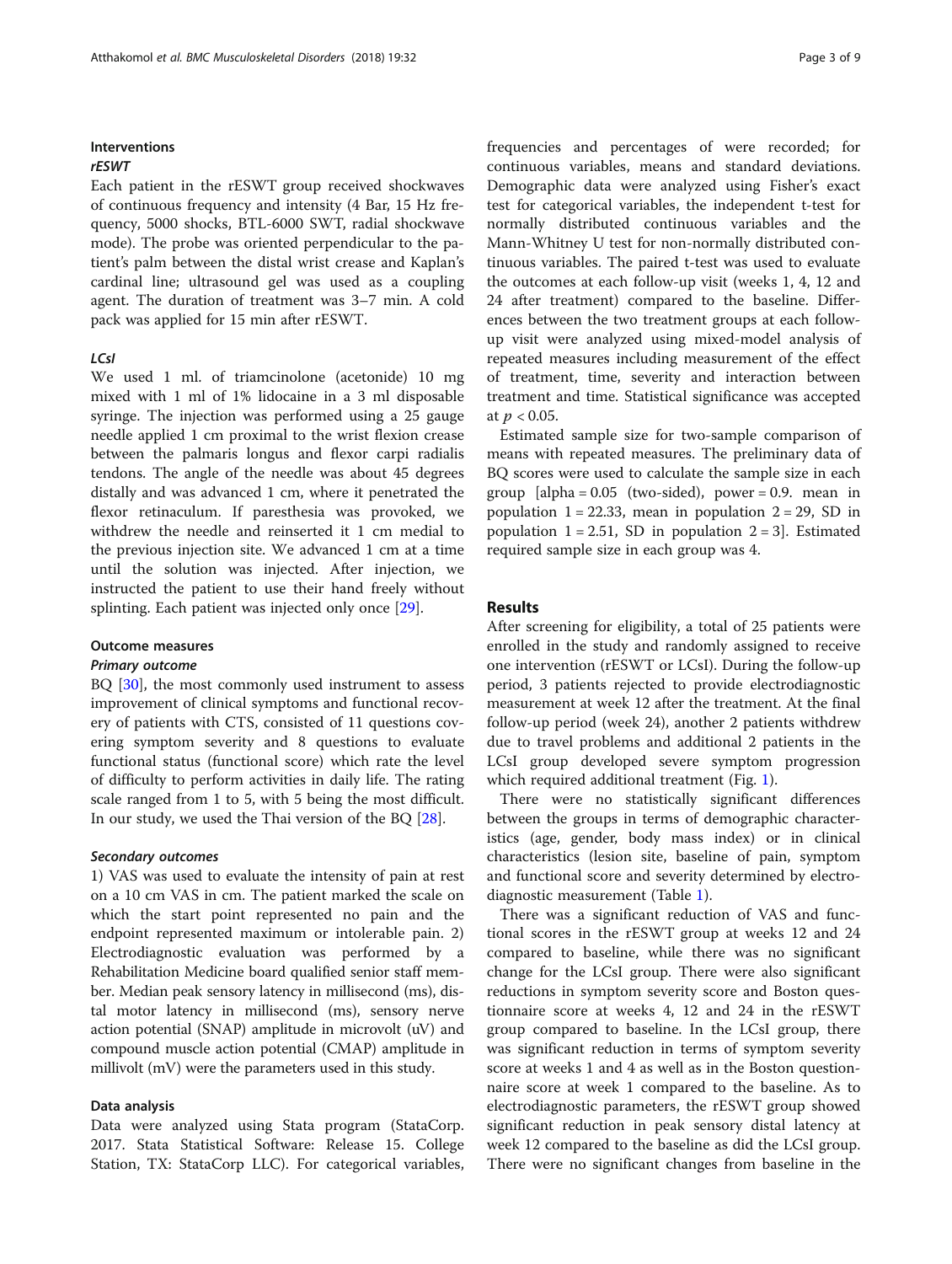<span id="page-3-0"></span>

Table 1 Demographic and baseline characteristics of the groups

| Characteristic                                        | rESWT <sup>a</sup> $(n = 13)$ | $LCsl^{b} (n = 12)$ | $p$ value |
|-------------------------------------------------------|-------------------------------|---------------------|-----------|
| Age, median (mean +/- SD), y                          | $46 +/- 9$                    | $53 +/- 12$         | 0.12      |
| Gender, n (%)                                         |                               |                     | 0.16      |
| Male                                                  | 5(62)                         | 1(8)                |           |
| Female                                                | 8(38)                         | 11(92)              |           |
| Body mass index, (mean +/- SD)                        | 28(5)                         | 24(3)               | 0.09      |
| Lesion site, n (%)                                    |                               |                     | > 0.99    |
| Right                                                 | 9(69)                         | 8(67)               |           |
| Left                                                  | 4(31)                         | 4(33)               |           |
| Unilateral                                            | 9(69)                         | 12 (100)            |           |
| Bilateral                                             | 4(31)                         | $\mathbf 0$         |           |
| Severity, n (%)                                       |                               |                     | > 0.99    |
| Mild                                                  | 5(62)                         | 4(33)               |           |
| Moderate                                              | 8(38)                         | 8(67)               |           |
| Baseline visual analogue scale, (mean +/- SD)         | $2.4 +/- 2.5$                 | $2.6 +/- 2.0$       | 0.60      |
| Baseline symptom severity score, (mean $+/-$ SD)      | $21 +/- 6.4$                  | $22 +/- 5.1$        | 0.63      |
| Baseline functional score, (mean +/- SD)              | $14 +/- 3.2$                  | $12 +/- 4.1$        | 0.16      |
| Baseline Boston questionnaire score, (mean +/- SD)    | $35 +/-$ 8.5                  | $34 +/- 8.5$        | 0.77      |
| Baseline peak sensory distal latency, (mean +/- SD)   | $4.5 +/- 0.72$                | $3.7 +/- 1.3$       | 0.057     |
| Baseline SNAP <sup>c</sup> amplitude, (mean $+/-$ SD) | $17 +/- 6.9$                  | $18 +/- 10$         | 0.72      |
| Baseline motor distal latency, (mean +/- SD)          | $4.5 +/-$ 0.35                | $4.7 +/- 0.90$      | 0.57      |
| Baseline CMAP <sup>d</sup> amplitude, (mean +/- SD)   | $6.9 +/- 1.5$                 | $6.0 +/- 0.61$      | 0.16      |

<sup>a</sup>rESWT = Radial extracorporeal shockwave therapy

<sup>b</sup>LCsI = Local corticosteroid injection

<sup>c</sup>SNAP = Sensory nerve action potential

<sup>d</sup>CMAP = Compound muscle action potential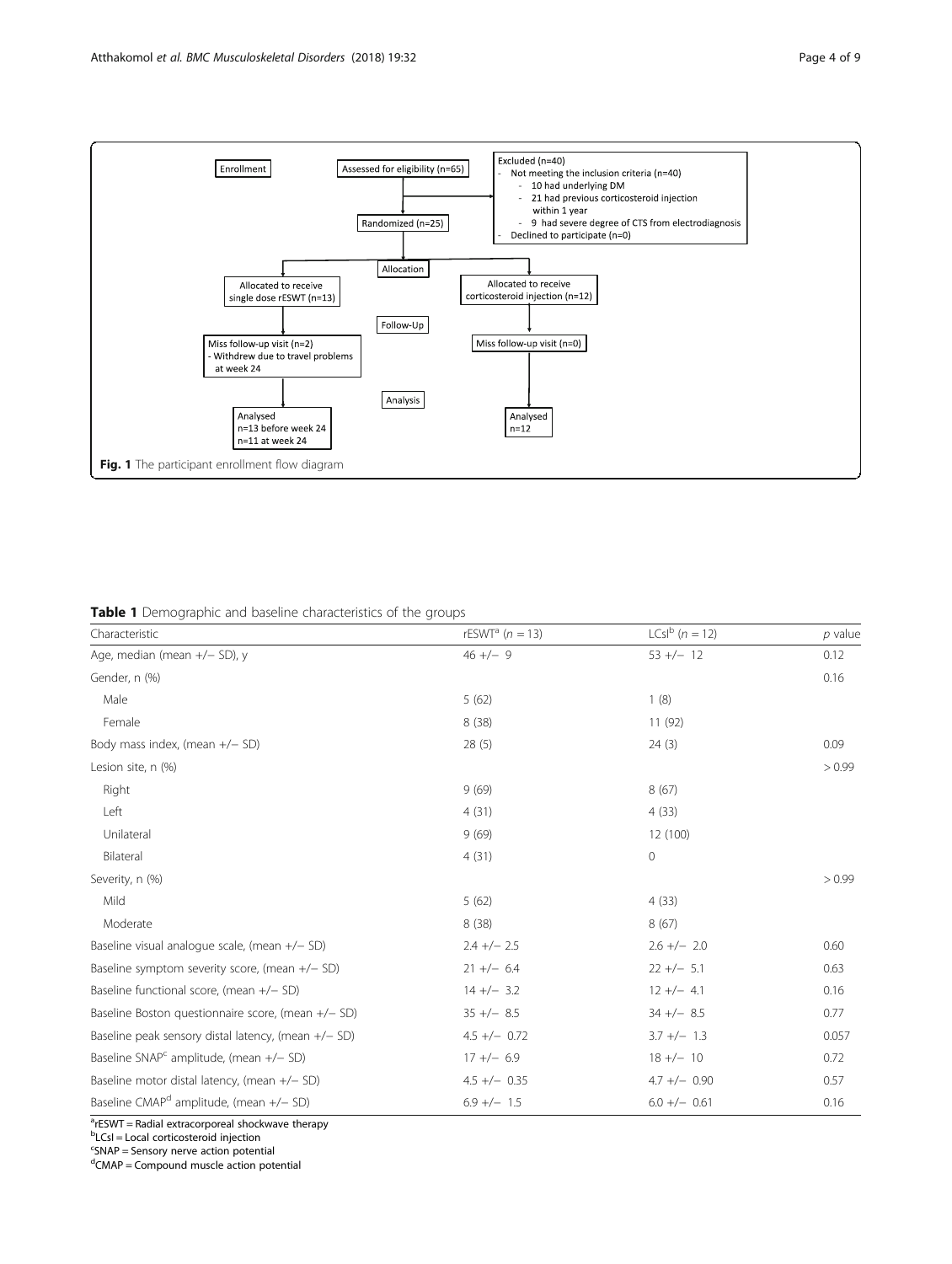other electrodiagnostic parameters in either group at week 12 (Table 2).

A comparison of post-treatment values of outcome variables between groups at each follow-up period is provided in Table [3.](#page-5-0) There was a significant declination in symptom severity score, functional score and Boston questionnaire score between week 12 and week 24 in the rESWT group compared to the LCsI group. While the VAS did not show the statistically significant difference between two groups in this period of time. There was a greater reduction in peak sensory distal latency between baseline and week 12 in the rESWT group than the LCsI

group. Mixed-model analysis of repeated measures found that severity from electrodiagnostic measurement (mild or moderate) did not affect all outcome parameters ( $p > 0.05$ ) with the exception of SNAP amplitude  $(p < 0.05)$ .

## Discussion

Session rESWT is becoming a popular treatment for patients with mild to moderate CTS. Published results of prospective, randomized control trials have shown regression in pain intensity and improvement of clinical symptoms compared to sham rESWT. However, session

Table 2 Comparison of pre-treatment and post-treatment values of outcome variables in each group

| Outcome variable            | Follow-up sessions | rESWT <sup>a</sup> ( $n = 13$ ) |                       | $LCsl^{b} (n = 12)$ |                      |
|-----------------------------|--------------------|---------------------------------|-----------------------|---------------------|----------------------|
|                             |                    | Mean +/- SD                     | $p$ value             | Mean $+/-$ SD       | $p$ value            |
| Visual analogue scale       | Baseline           | $2.4 +/- 2.5$                   |                       | $2.6 +/- 2.0$       |                      |
|                             | Week 1             | $1.3 +/- 2.0$                   | 0.18                  | $1.6 +/- 1.7$       | 0.08                 |
|                             | Week 4             | $1.3 +/- 1.9$                   | 0.15                  | $1.4 +/- 1.5$       | 0.08                 |
|                             | Week 12            | $0.65 +/- 1.2$                  | $0.022$ <sup>*</sup>  | $1.9 +/- 2.7$       | 0.52                 |
|                             | Week 24            | $0.35 +/- 0.81$ <sup>c</sup>    | 0.0075                | $1.7 +/- 2.1$       | 0.19                 |
| Symptom severity score      | Baseline           | $21 +/- 6.4$                    |                       | $22 +/- 5.1$        |                      |
|                             | Week 1             | $19 +/- 7.4$                    | 0.33                  | $17 +/- 4.5$        | 0.0047               |
|                             | Week 4             | $17 +/- 4.3$                    | $0.031$ <sup>*</sup>  | $17 +/- 5.1$        | $0.011$ <sup>*</sup> |
|                             | Week 12            | $15 +/- 4.5$                    | $0.0082$ <sup>*</sup> | $18 +/- 5.5$        | 0.13                 |
|                             | Week 24            | $13 +/- 2.9^c$                  | $0.0059*$             | $19 +/-7.9$         | 0.20                 |
| Functional score            | Baseline           | $14 +/- 3.2$                    |                       | $12 +/- 4.1$        |                      |
|                             | Week 1             | $13 +/- 4.2$                    | 0.27                  | $11 +/- 3.2$        | 0.31                 |
|                             | Week 4             | $13 +/- 3.5$                    | 0.12                  | $11 +/- 3.3$        | 0.39                 |
|                             | Week 12            | $11 +/- 3.0$                    | 0.0065                | $10 +/- 3.4$        | 0.19                 |
|                             | Week 24            | $11 +/- 2.2^c$                  | 0.0073                | $13 +/- 7.0$        | 0.65                 |
| Boston questionnaire score  | Baseline           | $35 +/- 8.5$                    |                       | $34 +/- 8.5$        |                      |
|                             | Week 1             | $32 +/- 10$                     | 0.28                  | $28 +/-7.0$         | 0.037                |
|                             | Week 4             | $30 +/- 7.1$                    | $0.032$ <sup>*</sup>  | $28 + - 8.0$        | 0.05                 |
|                             | Week 12            | $26 +/- 6.8$                    | $0.0040^{*}$          | $29 +/- 8.2$        | 0.13                 |
|                             | Week 24            | $24 +/- 4.7^c$                  | 0.0037                | $32 +/- 14$         | 0.47                 |
| Peak sensory distal latency | Baseline           | $4.5 +/- 0.72$                  |                       | $3.7 +/- 1.3$       |                      |
|                             | Week 12            | $4.1 +/- 0.74$ <sup>d</sup>     | 0.0047                | $3.6 +/- 1.3$       | 0.026                |
| SNAP <sup>e</sup> amplitude | Baseline           | $17 +/- 6.9$                    |                       | $18 +/- 11$         |                      |
|                             | Week 12            | $18 +/- 6.5^d$                  | 0.66                  | $21 +/- 12$         | 0.28                 |
| Motor distal latency        | Baseline           | $4.5 +/- 0.35$                  |                       | $4.7 +/- 0.90$      |                      |
|                             | Week 12            | $4.2 +/- 0.42^d$                | 0.084                 | $4.4 +/- 0.75$      | 0.06                 |
| CMAP <sup>t</sup> amplitude | Baseline           | $6.9 +/- 1.5$                   |                       | $6.0 +/- 0.61$      |                      |
|                             | Week 12            | $6.9 +/- 1.6^d$                 | 0.91                  | $6.5 +/- 1.2$       | 0.20                 |

 $p^*$  < 0.05<br>a<sub>r</sub>ecwr

 $a$ <sup>r</sup>ESWT = Radial extracorporeal shockwave therapy

**b**LCsI = Local corticosteroid injection

 $n = 10$  $e<sup>e</sup>$ SNAP = Sensory nerve action potential

f CMAP = Compound muscle action potential

 $n = 11$ <br>d<sub>n</sub> = 10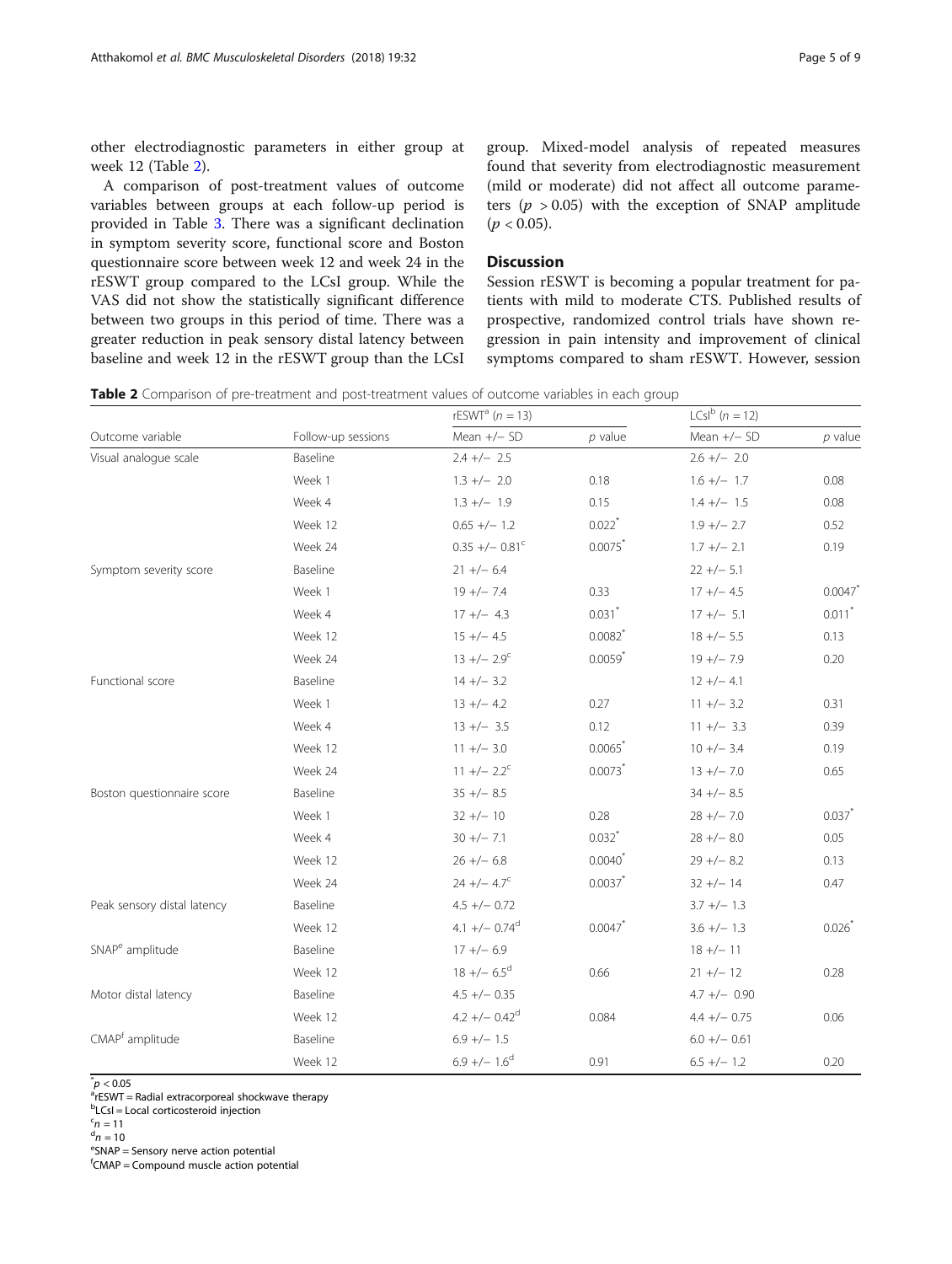| Outcome variable            | Follow-up sessions  | Coefficeint<br>(rESWT <sup>a</sup> VS LCsI <sup>b</sup> ) | $p$ value            | 95% CI              |
|-----------------------------|---------------------|-----------------------------------------------------------|----------------------|---------------------|
| Visual analogue scale       | Baseline to week 1  | $-0.10$                                                   | 0.90                 | $-1.7$ to 1.5       |
|                             | Week 1 to week 4    | 0.049                                                     | 0.95                 | $-1.6$ to 1.7       |
|                             | Week 4 to week 12   | $-1.0$                                                    | 0.23                 | $-2.7$ to 0.63      |
|                             | Week 12 to week 24  | $-1.2$                                                    | 0.17                 | $-2.9$ to 0.49      |
| Symptom severity score      | Baseline to week 1  | 2.6                                                       | 0.27                 | $-2.0$ to 7.2       |
|                             | Week 1 to week 4    | 1.5                                                       | 0.53                 | $-3.2$ to 6.1       |
|                             | Week 4 to week 12   | $-1.9$                                                    | 0.43                 | $-6.5$ to 2.8       |
|                             | Week 12 to week 24  | $-5.1$                                                    | $0.036*$             | $-9.8$ to $-0.33$   |
| Functional score            | Baseline to week 1  | 0.43                                                      | 0.81                 | $-3.1$ to 3.9       |
|                             | Week 1 to week 4    | $-0.20$                                                   | 0.91                 | $-3.7$ to 3.3       |
|                             | Week 4 to week 12   | $-1.8$                                                    | 0.32                 | $-5.3$ to 1.7       |
|                             | Week 12 to week 24  | $-4.5$                                                    | $0.015*$             | $-8.1$ to $-0.87$   |
| Boston questionnaire score  | Baseline to week 1  | 3.0                                                       | 0.43                 | $-4.5$ to 11        |
|                             | Week 1 to week 4    | 1.3                                                       | 0.74                 | $-6.2$ to 8.8       |
|                             | Week 4 to week 12   | $-3.7$                                                    | 0.34                 | $-11$ to 3.8        |
|                             | Week 12 to week 24  | $-9.5$                                                    | $0.015$ <sup>*</sup> | $-17$ to $-1.9$     |
| Peak sensory distal latency | Baseline to week 12 | $-0.24$                                                   | $0.022$ <sup>*</sup> | $-0.44$ to $-0.034$ |
| SNAP <sup>c</sup> amplitude | Baseline to week 12 | $-2.8$                                                    | 0.36                 | $-8.9$ to 3.2       |
| Motor distal latency        | Baseline to week 12 | $-0.038$                                                  | 0.84                 | $-0.41$ to 0.33     |
| CMAP <sup>d</sup> amplitude | Baseline to week 12 | $-0.44$                                                   | 0.34                 | $-1.4$ to 0.46      |

<span id="page-5-0"></span>Table 3 Comparison of post-treatment values of outcome variables between both groups in each follow-up peroid

 $p^*$  < 0.05<br>a<sub>r</sub>ecwr

 $\overline{r}$ rESWT = Radial extracorporeal shockwave therapy

**b**LCsI = Local corticosteroid injection

<sup>c</sup>SNAP = Sensory nerve action potential

<sup>d</sup>CMAP = Compound muscle action potential

rESWT requires patients to return to a medical center to receive treatments for 3 to 4 consecutive weeks [[21](#page-7-0), [22,](#page-7-0) [31\]](#page-7-0), a situation that is reflected in reports of compliance affecting the success of treatment [\[23,](#page-7-0) [24](#page-7-0)]. We theorized that if a single-dose rESWT provides a good functional outcome in mild and moderate CTS patients, it might resolve the compliance problem by eliminating the need for repeated interventions. The levels and duration of efficacy of a single-dose rESWT treatment of CTS are still controversial, including rESWT efficacy compared to LCsI, a CTS treatment frequently recommended prior considering surgical options [\[18,](#page-7-0) [19\]](#page-7-0), i.e., the relative efficacy of single-dose rESWT treatment compared to LCsI was still an open question.

To the best our knowledge, this study examines a new dimension in the treatment of CTS. Single-dose rESWT, which has a carry-over effect lasting up to 24 weeks, showed significant improvement in terms of clinical symptoms and functional recovery compared to LCsI from weeks 12 to week 24. Most previous studies have conducted the final follow up at week 12 or week 14 [[20](#page-7-0)–[22](#page-7-0), [32](#page-7-0), [33](#page-7-0)]. The methodology evaluated in this study showed the efficacy of single-dose rESWT in the absence of any other confounding treatment, e.g., the wrist splints used in combination with rESWT in other studies [[21](#page-7-0), [22](#page-7-0), [31](#page-7-0), [32,](#page-7-0) [34\]](#page-7-0). This study used mixed-model analysis of repeated measures to analyze differences between treatments which can detect the effect of time on the results of treatment while other cohort studies have used the Mann-Whitney U test [[20](#page-7-0), [21\]](#page-7-0) and the independent t-test [[31](#page-7-0), [32](#page-7-0)].

One limitation of our study is the relatively low number of patients compared to other studies [[20](#page-7-0)–[22](#page-7-0), [31](#page-7-0)– [34\]](#page-7-0), although our sample did have enough statistical power to detect the significant difference between groups at weeks 12 and 24. A second limitation is that the different dose intensity of rESWT might affect the results of treatment. Finally, long- term results, beyond 24 weeks, were not measured. Future studies should include larger numbers of patients, different treatment protocols and longer follow-up periods.

In our study, the pain relief benefit of rESWT appeared to begin at week 12 and to continue through week 24 compared to baseline, while LCsI initially provided statistically insignificant pain reduction which disappeared entirely by week 24. Compared to previous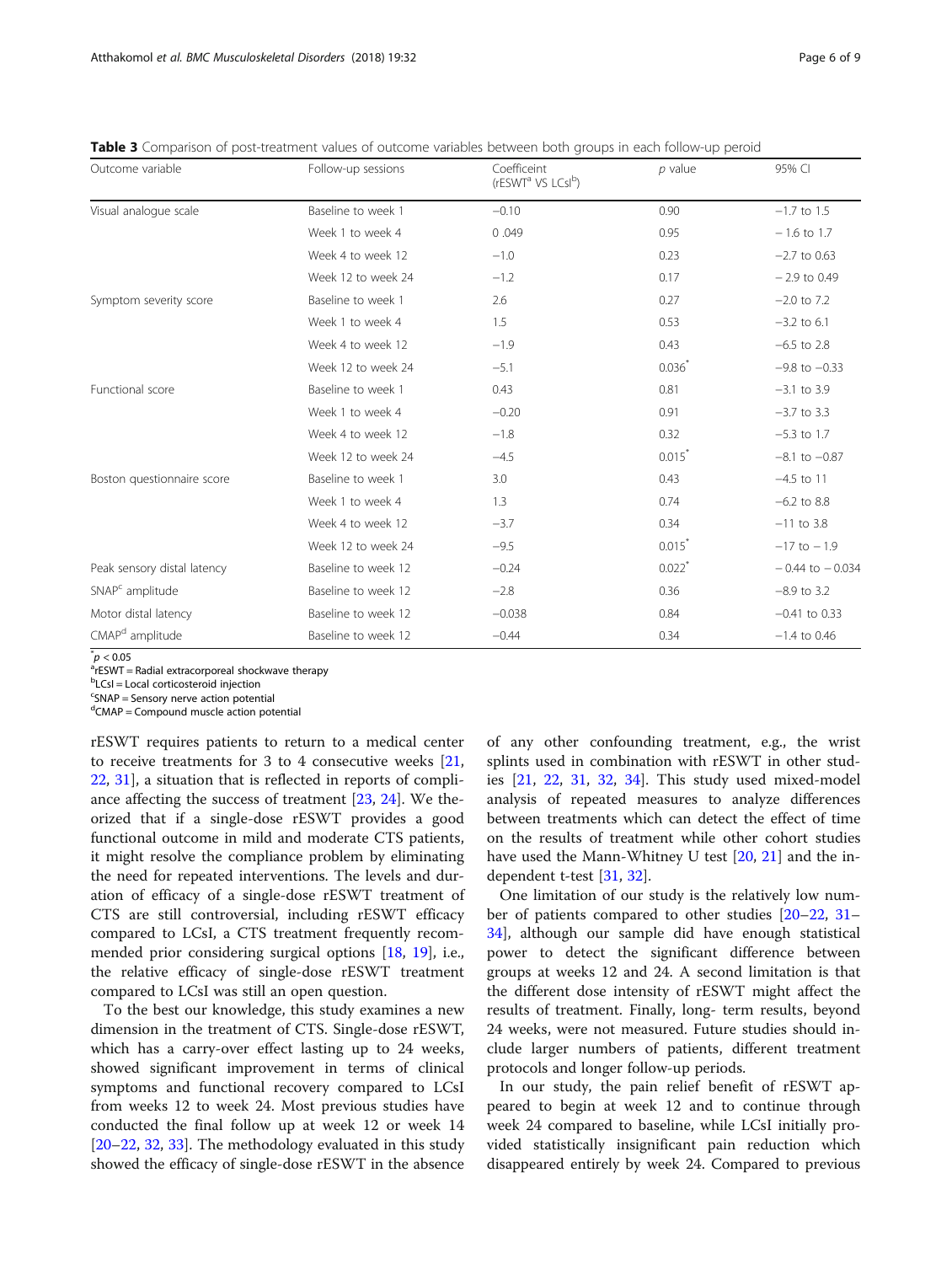studies, the effect of pain reduction from session rESWT seemed to begin earlier in our study [\[21,](#page-7-0) [31](#page-7-0), [32](#page-7-0)]. In terms of symptom severity and functional outcomes, with single-dose rESWT significant improvement compared to the baseline began at week 4, while the LCsI group had significant improvement at only week 1. Conversely, symptom and functional improvement were not significant after that time. This differs from Wo et al. which reported an earlier effect of session rESWT for symptom and functional improvement beginning at week 1 [[21](#page-7-0)]. The differences in pain, symptom and functional improvement of single dose rESWT in our study compared to session rESWT in others studies might be the result of differences in the method of rESWT (single vs. session) as well as the effect of wrist splinting in the other studies (single-dose rESWT vs. session rESWT +wrist splinting) [\[21,](#page-7-0) [31,](#page-7-0) [32\]](#page-7-0).

Our study found a significant decrease in peak sensory distal latency in both groups at week 12 compared to the baseline while other electrodiagnostic parameters showed no significant difference between the baseline and week 12. The only significant difference in improvement of electrodiagnostic parameters between the groups was the greater reduction in peak sensory distal latency in the rESWT group. Two other studies reported a significant increase in sensory nerve conduction velocity between baseline and week 12 with rESWT [[21](#page-7-0), [32\]](#page-7-0). One of those studies detected no difference between the baseline and week 12 for all electrodiagnostic parameters in a fESWT group [\[20](#page-7-0)], while the other study reported a significant decrease in CMAP and SNAP distal latency between baseline and week 12 in an ESWT group [\[31](#page-7-0)]. Taken together, these results seem to indicate that the effect of electrodiagnostic changes seems to be inconclusive. The reason the results of electrodiagnostic changes varied might be a reflection of the fact that the other studies also found no significant relationship between symptom severity score and electrodiagnostic findings [\[35](#page-7-0), [36](#page-8-0)]. Additionally, one study reported that the electrodiagnosis could access only large myelinated nerves functions. Small non-myelinated sensory nerve functions, which are commonly associated with CTS symptoms, could not be evaluated by electrodiagnostic measurement [[37](#page-8-0)].

Our study demonstrated that single rESWT provided greater benefits in term of symptom severity reduction and functional improvement compared to LCsI during weeks 12 and 24, while other studies have reported on maintenance of benefits from LCsI for only short periods (up to 3 months) [[13,](#page-7-0) [14,](#page-7-0) [17\]](#page-7-0).

The mechanisms by which rESWT helps CTS patients remain inconclusive. One experimental study reported that ESWT down-regulated the inflammatory effect by inducing tyrosine dephosphorylation of endothelial nitric

oxide synthase which increases the level of nitric oxide. After that the amount of the nitric oxide suppresses NF-kappa B activation which inhibits LPS/IFN-gammaelicited expression of genes in the inflammatory process [[38\]](#page-8-0). A study in rat glioma cell line C6 also reported an anti-inflammatory effect caused by the same mechanism [[39\]](#page-8-0). Previous reports have also described effects of ESWT including enhancing elimination of injured axons, promoting Schwann cell proliferation and increasing axonal regeneration [[40](#page-8-0)–[42](#page-8-0)].

The efficacy of ESWT relies on the dose intensity, duration and number of attempts. A recent study reported a longer-lasting effect with multiple-session attempts compared to a single-dose  $[22]$  $[22]$ . Our single-dose rESWT protocol had a higher dose intensity than that study (3–7 min 4 Bar, frequency: 15 Hz, number of shocks: 5000 shocks VS 4 Bar, frequency: 5 Hz, number of shocks: 2000 shocks) [\[22](#page-7-0)]. Our rESWT protocol provided a long-lasting effect, up to 24 weeks, without multiple-session attempts.

No serious complications in terms of severe pain or progression of symptoms occurred with single-dose rESWT. A few patients mentioned minimal pain during treatment, but that pain was relieved within a minute following application of a cold pack. To date, there have been no severe complications reported from using fESWT or rESWT to treat CTS patients [[20](#page-7-0)–[22](#page-7-0), [31](#page-7-0)–[34](#page-7-0)]. The literature does mention that transient pain, skin redness or small hematoma might present after ESWT, but those are typically resolved spontaneously [[43\]](#page-8-0).

### Conclusions

Based on the results of this study, single-dose rESWT provides longer-lasting benefits than LCsI in the treatment of mild to moderate CTS.

#### Abbreviations

AAN: American Academy of Neurology; AAOS: American Academy of Orthopaedic surgeons; BQ: The Boston self-assessment questionnaire; CMAP: Compound muscle action potential; CTS: Carpal tunnel syndrome; LCsI: Local corticosteroid injection; NSAIDs: Nonsteroidal anti-inflammatory drugs; rESWT: Radial extracorporeal shock wave therapy; SNAP: Sensory nerve action potential; VAS: Visual analogue scale

#### Acknowledgements

This study was supported by the Faculty of Medicine, Chiang Mai University. The authors are grateful to Thipphakorn Kanthawong, MA; Jirachart Kraisarin, MD for collecting the data and to G. Lamar Robert, PhD, for reviewing the manuscript.

#### Funding

Faculty of Medicine, Chiang Mai University.

#### Availability of data and materials

The datasets used and/or analysed during the current study are available from the corresponding author on reasonable request.

#### Authors' contributions

PA initiated study conception and design. SP performed single-dose radial extracorporeal shock wave therapy. PA injected local corticosteroid injection. ST performed electrodiagnosis. SI performed data collection and acquisition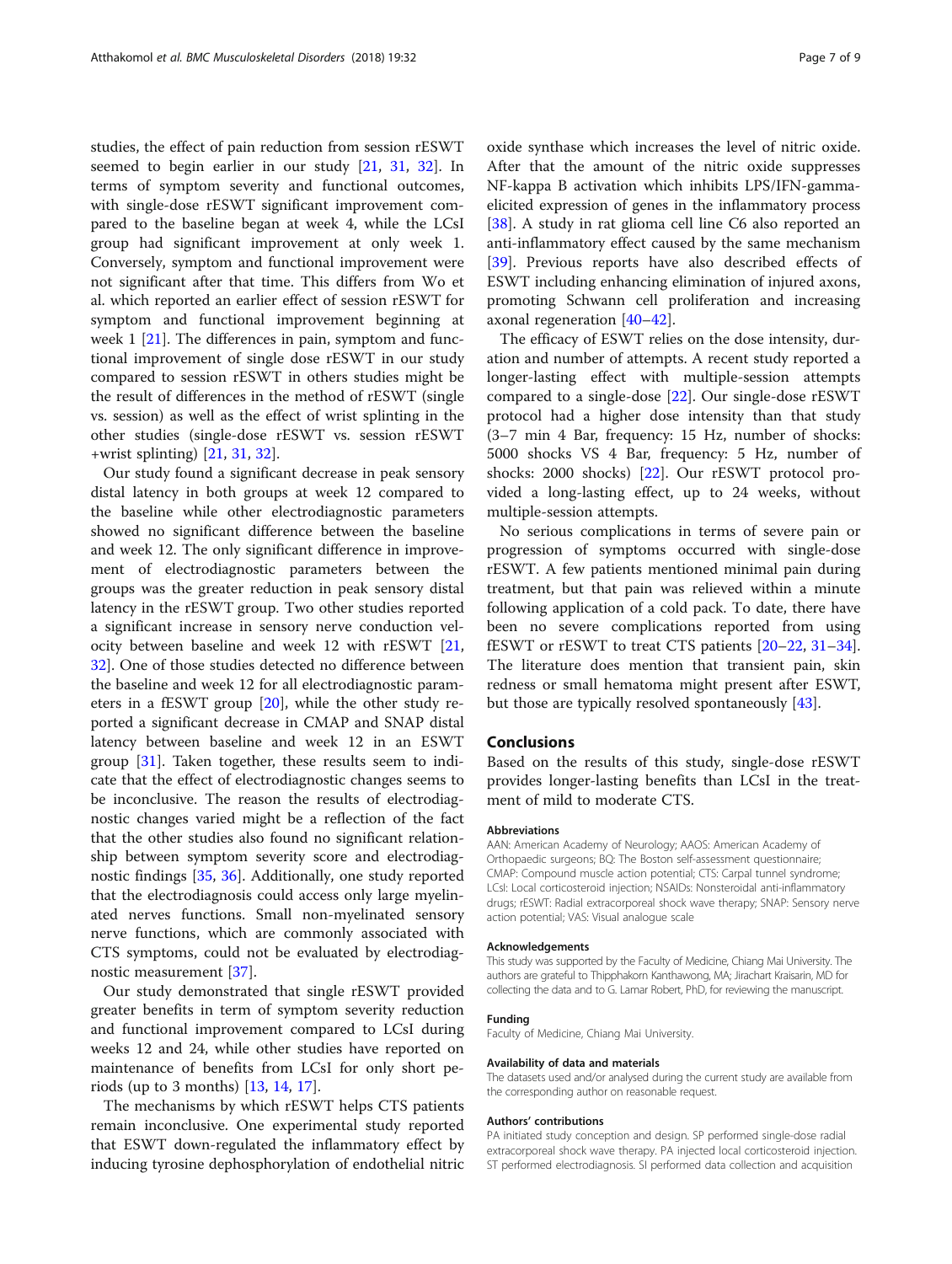#### <span id="page-7-0"></span>Ethics approval and consent to participate

The Ethics Committees in Faculty of Medicine, Chiang Mai University approved this study.

All participants gave written informed consent before data collection began. The committee's reference number: ORT-2558-02855.

#### Consent for publication

Not Applicable

#### Competing interests

The authors declare that they have no competing interests.

## Publisher's Note

Springer Nature remains neutral with regard to jurisdictional claims in published maps and institutional affiliations.

#### Author details

<sup>1</sup>Department of Orthopaedics, Faculty of Medicine, Chiang Mai University, Chiang Mai, Thailand. <sup>2</sup> Division of Endocrinology, Department of Internal Medicine, Bangkok Chiang Mai Hospital, Chiang Mai, Thailand. <sup>3</sup>Department of Orthopaedics, Nakornping Hospital, Chiang Mai, Thailand. <sup>4</sup>Department of Rehabilitation Medicine, Faculty of Medicine, Chiang Mai University, Chiang Mai, Thailand.

#### Received: 12 July 2017 Accepted: 16 January 2018 Published online: 25 January 2018

#### References

- 1. Olney RK. Carpal tunnel syndrome: complex issues with a "simple" condition. Neurology. 2001;56(11):1431–2.
- 2. Atroshi I, Gummesson C, Johnsson R, Ornstein E, Ranstam J, Rosen I. Prevalence of carpal tunnel syndrome in a general population. JAMA. 1999; 282(2):153–8.
- 3. Gelberman RH, Hergenroeder PT, Hargens AR, Lundborg GN, Akeson WH. The carpal tunnel syndrome. A study of carpal canal pressures. J Bone Joint Surg Am. 1981;63(3):380–3.
- 4. Gelberman RH, Szabo RM, Williamson RV, Hargens AR, Yaru NC, Minteer-Convery MA. Tissue pressure threshold for peripheral nerve viability. Clin Orthop Relat Res. 1983;178:285–91.
- 5. Lundborg G, Gelberman RH, Minteer-Convery M, Lee YF, Hargens AR. Median nerve compression in the carpal tunnel–functional response to experimentally induced controlled pressure. J Hand Surg Am. 1982;7(3):252–9.
- 6. Szabo RM, Gelberman RH, Williamson RV, Hargens AR. Effects of increased systemic blood pressure on the tissue fluid pressure threshold of peripheral nerve. J Orthop Res. 1983;1(2):172–8.
- 7. Werner RA, Andary M. Carpal tunnel syndrome: pathophysiology and clinical neurophysiology. Clin Neurophysiol. 2002;113(9):1373–81.
- 8. van Dijk MA, Reitsma JB, Fischer JC, Sanders GT. Indications for requesting laboratory tests for concurrent diseases in patients with carpal tunnel syndrome: a systematic review. Clin Chem. 2003;49(9):1437–44.
- 9. Shiri R. Hypothyroidism and carpal tunnel syndrome: a meta-analysis. Muscle Nerve. 2014;50(6):879–83.
- 10. Padua L, Di Pasquale A, Pazzaglia C, Liotta GA, Librante A, Mondelli M. Systematic review of pregnancy-related carpal tunnel syndrome. Muscle Nerve. 2010;42(5):697–702.
- 11. Pourmemari MH, Shiri R. Diabetes as a risk factor for carpal tunnel syndrome: a systematic review and meta-analysis. Diabet Med. 2016;33(1):10–6.
- 12. Shiri R, Pourmemari MH, Falah-Hassani K, Viikari-Juntura E. The effect of excess body mass on the risk of carpal tunnel syndrome: a meta-analysis of 58 studies. Obes Rev. 2015;16(12):1094–104.
- 13. Cartwright MS, White DL, Demar S, Wiesler ER, Sarlikiotis T, Chloros GD, Yoon JS, Won SJ, Molnar JA, Defranzo AJ, et al. Median nerve changes following steroid injection for carpal tunnel syndrome. Muscle Nerve. 2011;44(1):25–9.
- 14. Marshall S, Tardif G, Ashworth N. Local corticosteroid injection for carpal tunnel syndrome. Cochrane Database Syst Rev. 2007;2:CD001554.
- 15. Armstrong T, Devor W, Borschel L, Contreras R. Intracarpal steroid injection is safe and effective for short-term management of carpal tunnel syndrome. Muscle Nerve. 2004;29(1):82–8.
- 16. Carlson H, Colbert A, Frydl J, Arnall E, Elliot M, Carlson N. Current options for nonsurgical management of carpal tunnel syndrome. Int J Clin Rheumatol. 2010;5(1):129–42.
- 17. Atroshi I, Flondell M, Hofer M, Ranstam J. Methylprednisolone injections for the carpal tunnel syndrome: a randomized, placebo-controlled trial. Ann Intern Med. 2013;159(5):309–17.
- 18. Keith MW, Masear V, Amadio PC, Andary M, Barth RW, Graham B, Chung K, Maupin K, Watters WC 3rd, Haralson RH 3rd, et al. Treatment of carpal tunnel syndrome. J Am Acad Orthop Surg. 2009;17(6):397–405.
- 19. Graham B, Peljovich AE, Afra R, Cho MS, Gray R, Stephenson J, Gurman A, MacDermid J, Mlady G, Patel AT, et al. The American Academy of Orthopaedic Surgeons Evidence-Based Clinical Practice Guideline on: Management of Carpal Tunnel Syndrome. J Bone Joint Surg Am. 2016; 98(20):1750–4.
- 20. Seok H, Kim SH. The effectiveness of extracorporeal shock wave therapy vs. local steroid injection for management of carpal tunnel syndrome: a randomized controlled trial. Am J Phys Med Rehabil. 2013;92(4):327–34.
- 21. Wu YT, Ke MJ, Chou YC, Chang CY, Lin CY, Li TY, Shih FM, Chen LC. Effect of radial shock wave therapy for carpal tunnel syndrome: a prospective randomized, double-blind, placebo-controlled trial. J Orthop Res. 2016;34(6):977–84.
- 22. Ke MJ, Chen LC, Chou YC, Li TY, Chu HY, Tsai CK, Wu YT. The dosedependent efficiency of radial shock wave therapy for patients with carpal tunnel syndrome: a prospective, randomized, single-blind, placebocontrolled trial. Sci Rep. 2016;6:38344.
- 23. Demonceau J, Ruppar T, Kristanto P, Hughes DA, Fargher E, Kardas P, De Geest S, Dobbels F, Lewek P, Urquhart J, et al. Identification and assessment of adherence-enhancing interventions in studies assessing medication adherence through electronically compiled drug dosing histories: a systematic literature review and meta-analysis. Drugs. 2013;73(6):545–62.
- 24. Corrao G, Parodi A, Nicotra F, Zambon A, Merlino L, Cesana G, Mancia G. Better compliance to antihypertensive medications reduces cardiovascular risk. J Hypertens. 2011;29(3):610–8.
- 25. American Academy of Neurology. Practice parameter for carpal tunnel syndrome (summary statement). Report of the quality standards subcommittee of the American Academy of Neurology. Neurol. 1993;43(11):2406–9.
- 26. American Association of Electrodiagnostic Medicine AAoN, American Academy of Physical M, Rehabilitation. Practice parameter for electrodiagnostic studies in carpal tunnel syndrome: summary statement. Muscle Nerve. 2002;25(6):918–22.
- 27. Sucher BM. Grading severity of carpal tunnel syndrome in electrodiagnostic reports: why grading is recommended. Muscle Nerve. 2013;48(3):331–3.
- 28. Upatham S, Kumnerddee W. Reliability of Thai version Boston questionnaire. J Med Assoc Thail. 2008;91(8):1250–6.
- 29. Gelberman RH, Aronson D, Weisman MH. Carpal-tunnel syndrome. Results of a prospective trial of steroid injection and splinting. J Bone Joint Surg Am. 1980;62(7):1181–4.
- 30. Levine DW, Simmons BP, Koris MJ, Daltroy LH, Hohl GG, Fossel AH, Katz JN. A self-administered questionnaire for the assessment of severity of symptoms and functional status in carpal tunnel syndrome. J Bone Joint Surg Am. 1993;75(11):1585–92.
- 31. Vahdatpour B, Kiyani A, Dehghan F. Effect of extracorporeal shock wave therapy on the treatment of patients with carpal tunnel syndrome. Adv Biomed Res. 2016;5:120.
- 32. Raissi GR, Ghazaei F, Forogh B, Madani SP, Daghaghzadeh A, Ahadi T. The effectiveness of radial extracorporeal shock waves for treatment of carpal tunnel syndrome: a randomized clinical trial. Ultrasound Med Biol. 2017; 43(2):453–60.
- 33. Paoloni M, Tavernese E, Cacchio A, D'Orazi V, Ioppolo F, Fini M, Santilli V, Mangone M. Extracorporeal shock wave therapy and ultrasound therapy improve pain and function in patients with carpal tunnel syndrome. A randomized controlled trial. Eur J Phys Rehabil Med. 2015;51(5):521–8.
- 34. Notarnicola A, Maccagnano G, Tafuri S, Fiore A, Pesce V, Moretti B. Comparison of shock wave therapy and nutraceutical composed of Echinacea angustifolia, alpha lipoic acid, conjugated linoleic acid and quercetin (perinerv) in patients with carpal tunnel syndrome. Int J Immunopathol Pharmacol. 2015;28(2):256–62.
- 35. Chan L, Turner JA, Comstock BA, Levenson LM, Hollingworth W, Heagerty PJ, Kliot M, Jarvik JG. The relationship between electrodiagnostic findings